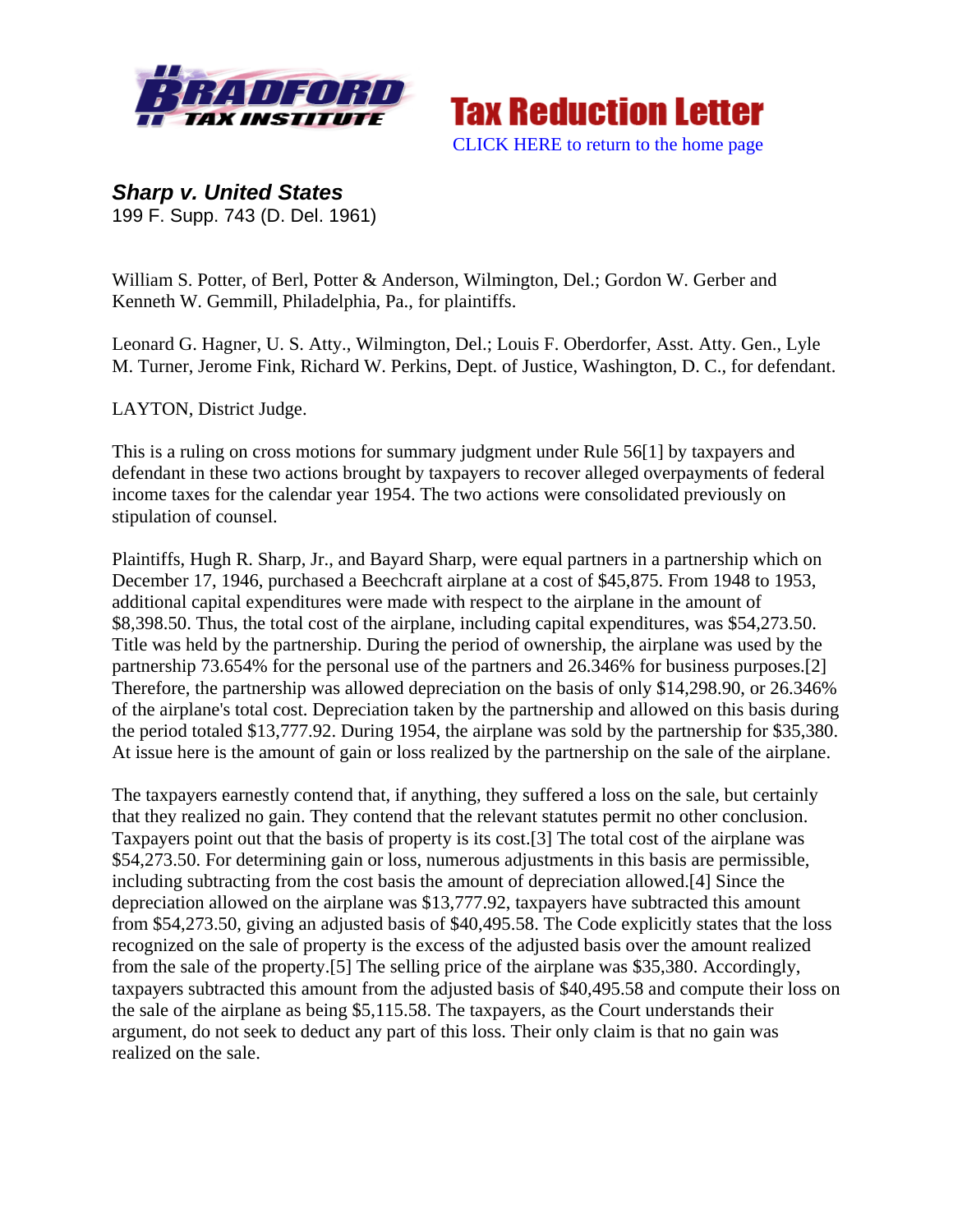The government theory is grounded in the fact that the airplane was used by the partnership 73.654% for pleasure and 26.346% for business purposes. Both the adjusted basis and the proceeds of sale of the plane are allocated in these proportions, giving in effect two sales. A gain on the business part of the sale is balanced against a non-deductible loss on the personal part, producing a net gain. More detail will clarify the government theory. It will be recalled that in computing depreciation, the cost basis was allocated so that depreciation was allowed on only 26.346% of the cost basis, i. e., \$14,298.90.[6] The remainder of the cost basis, i. e., \$39,974.60, was allocated to the personal use of the airplane and no depreciation was allowed. The government has adjusted only the business basis, by subtracting from \$14,298.90 the depreciation allowed, i. e., \$13,777.92, producing an adjusted business basis of \$520.98. Now that the airplane is being sold, the government takes the view that this same allocation should be continued for purposes of gain or loss computation on the sale. Accordingly, the proceeds from the sale of the airplane, i. e., \$35,380, have been allocated in accordance with the percentages of past business and personal use into portions of \$9,321.21 and \$26,058.79, respectively. The government then subtracts the adjusted business basis of \$520.98 from the proceeds of the sale which were allocated to the business use of the airplane, \$9,321.21, and concludes that the taxpayers realized a gain of \$8,800.23 on the sale. Any loss on the personal use of the airplane is not deductible because of its personal nature and is disregarded. The taxpayers, being equal partners, have each been assessed with a taxable gain on one-half of \$8,800.23, or \$4,400.11.

Counsel for the government have said this is the first challenge by a taxpayer to Rev.Rule 286, 1953-2 Cum.Bull. 20,[7] and that if the position argued for by the taxpayers be sustained, it would "produce serious and far reaching inequities in the administration of the internal revenue laws."

While research has disclosed no decided case in which an allocation has been made in accordance with percentages of past business and personal use of property, taxpayers are clearly in error if it is their contention that courts will not regard a thing, normally accepted as an entity, as divisible for tax purposes. There are numerous decisions in which the sale proceeds from an orange grove, for instance, have been allocated between the trees (capital gain) and the unharvested crop (income),[8] or where the proceeds from the sale of an interest in a partnership have been allocated between the earned but uncollected fees,[9] or income producing property[10] (income), and the other assets of the business (capital gain). A different sort of allocation was ordered in a leading Third Circuit case, Paul v. Commissioner.[11] In Paul, taxpayer, who was in the business of holding rental property for investment purposes, bought a partially completed apartment building in May, which he sold more than six months later, in November. The issue was whether the taxpayer could treat the entire gain or any part thereof as long term capital gain, under Section 117(j) of the Internal Revenue Code of 1939.[12] The Court held that a portion of the gain must be allocated to the part of the building erected more than six months before the sale and given long term treatment.[13] The remainder of the proceeds allocable to the construction between May and November was taxed as short term gain.

The closest analogy to the case at bar is the sale of depreciable and non-depreciable property as a unit — the sale of a building and land together, for instance. In United States v. Koshland,[14] a hotel caught fire and was destroyed. At issue in the case was the amount of the casualty loss deduction permissible under the circumstances. However, in the course of its opinion, the Court discussed the allocation problem directly, noting that the hotel was depreciable whereas the land on which it stood was not.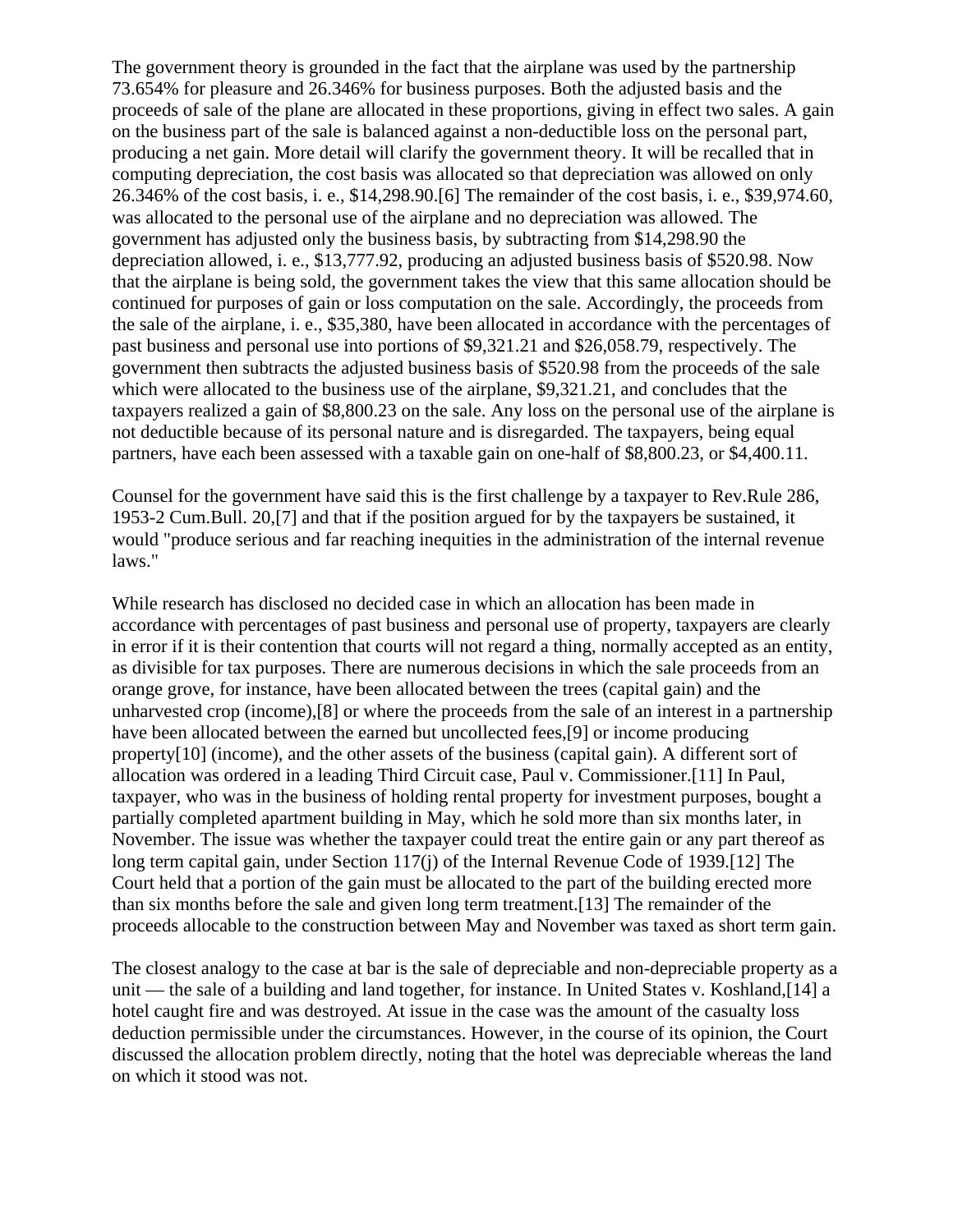"\* \* \* The result is that there is no single `adjusted basis' for the land and building as a unit. The depreciation allowed or allowable on the building reduces the basis of the building only. No depreciation is allowed on the land, and the original basis of the land therefore remains unaffected. The adjusted basis of the building and the basis of the land cannot be combined into a single `adjusted basis' for the property as a whole, for to do so would in effect be reducing the basis of the whole by depreciation allowed or allowable only as against the building, a part.

"Thus, for tax purposes, upon a sale of the property as a whole the selling price must be allocated between the land and building and the gain or loss separately determined upon each, by reference to the adjusted basis of each."[15]

This principle has been recognized in other cases without discussion.[16] The taxpayers point out that an airplane is not capable of separation into business and personal uses in the same way that a hotel is separable from the land on which it stands, or in the same way that the unharvested crop may be separated from the trees of the grove, or the accounts receivable from the other partnership assets. There were not two airplanes, say the taxpayers — a business airplane and a personal airplane — there was one airplane. There were not two sales; there was but one sale, one adjusted basis and one selling price. Any division or allocation, therefore, involves resorting to fiction, which is anathema to the tax law.

The taxpayers' argument against allocation in this case has superficial appeal. The whole idea of allocation is lacking in explicit authority from the literal words of the relevant sections in the Code. Since the situation here is not covered literally by the Statute, perhaps any interstices in statutory coverage should be filled by Congress not the Court. But this argument ignores the basic fact that no tax statute can encompass every situation which may arise. The Statute is phrased in general terms leaving it to the Commissioner by regulation or ruling and the Courts by interpretation to solve problems arising under unusual and novel facts. Merely because Congress did not specifically provide for the facts presented here does not mean it intended to exempt profits arising from the sale of property used both for business and pleasure. The taxpayers' argument also overlooks the fact that allocation has long been accepted by the courts in other cases. In dealing with another allocation problem, the Third Circuit Court of Appeals has said:

"The federal revenue laws are to be construed in the light of their general purpose `so as to give a uniform application to a nation-wide scheme of taxation.' Burnet v. Harmel, 1932, 287 U.S. 103, 110, 53 S.Ct. 74, 77 L.Ed. 199; United States v. Pelzer, 1941, 312 U.S. 399, 402, 61 S.Ct. 659, 85 L.Ed. 913; Lyeth v. Hoey, 1938, 305 U.S. 188, 194, 59 S.Ct. 155, 83 L.Ed. 119."[17]

But if taxpayers' theory prevails, there will be lack of uniformity in tax treatment between those who use property partially for business and pleasure on the one hand, and those who use property exclusively for business on the other. To use round figures, if property used exclusively for business has an adjusted basis of \$500 (\$14,000 cost less \$13,500 depreciation) and it is sold for \$9,000, nobody will deny that a taxable gain of \$8,500 has been realized. Now, suppose that a larger piece of property is used only ¼ for business purposes and ¾ for pleasure, but that the adjusted basis of the business part is the same as in the first example, namely \$500, and that depreciation figures and cost of the business part are also the same. Taxes levied on the business segment of the larger property should not be different from taxes levied on the other property used exclusively for business. To put it another way, taxpayers having two business properties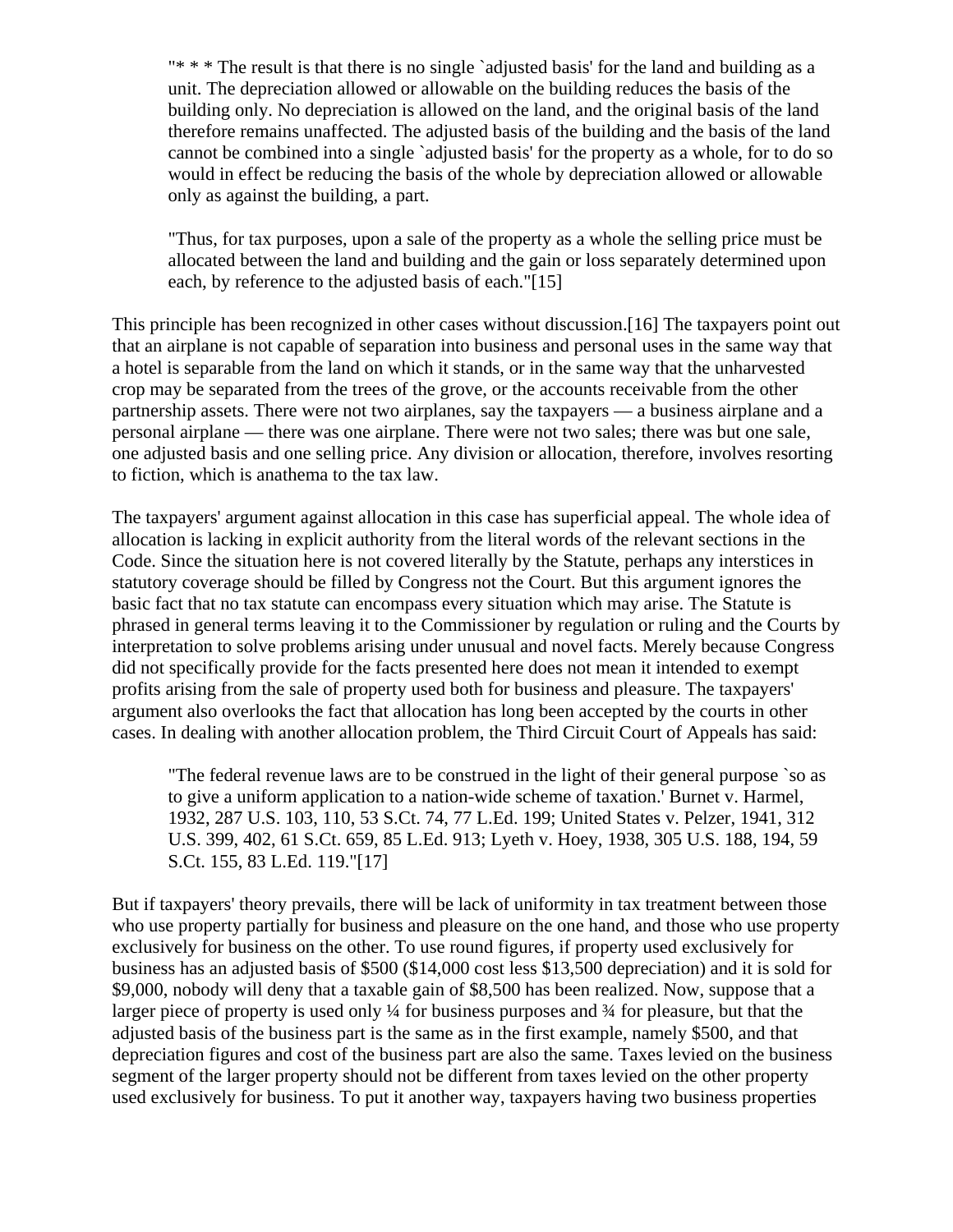with the same cost and depreciation should pay the same taxes, if the properties are sold for the same price. The fact that one of the properties was also used for pleasure should make no difference.

Under the government's allocation theory, uniformity is achieved; under the taxpayers', it is not. If the government's theory involves, as the taxpayers suggest, "dividing" the plane up, it can only be replied that this is precisely what was done in calculating the depreciation deduction to which the taxpayers acquiesced. There is no greater peculiarity in doing the same thing when computing gain or loss on a sale. The depreciable business use and non-depreciable personal use of the airplane are not essentially different from the depreciable hotel and non-depreciable land discussed in the Koshland case, supra.

The fairness of the government's theory can be seen more easily using a different analysis. This different analysis involves allocation of loss instead of sale proceeds and cost basis. Continuing the use of round numbers, the \$20,000 loss on the sale of the airplane (cost of \$55,000 less sale proceeds of \$35,000) can be allocated ¾ to the personal use and ¼ to the business use. If the property had not been depreciable, but used in the same fashion, it would seem proper that the taxpayer should be allowed to deduct \$5,000 as a business loss — no more, no less. Since depreciation deductions were taken in our case with respect to the business use of the airplane of about \$13,500, and whereas the actual loss on this part of the plane's use was only \$5,000, it would appear that taxpayer has received fortuitously the benefit of depreciation deductions equal to the difference between \$13,500 and \$5,000, or \$8,500. Even though all depreciation was allowed or allowable, it is the government's position that the "excessive" depreciation should be taxed.[18] This Court agrees.

Application of the rationale and certain of the language of Paul v. Commissioner[19] to the instant case compels the following conclusion. Allocation of the proceeds from the sale of this plane in accordance with its percentages of business and personal use is "practical and fair." This Court believes that Rev. Rule 286, 1953-2 Cum.Bull. 20, as applied here, represents a reasonable exercise by the Commissioner of his rule making power. There is no reason to make this an "all or nothing proposition." It is realistic to recognize that there are "gradations" between the percentage of business and personal use of a piece of property. It is concluded here that it is "proper that those gradations have tax significance."

The taxpayers' motion for summary judgment is denied and the government's is granted. Let an order be submitted in conformity herewith.

[1] 28 U.S.C.A. F.R.Civ.P. 56.

[2] The stipulation is not precise as to the exact nature of the division into percentages of personal and business use. It was assumed in the briefs and at oral argument, and therefore it is assumed in this opinion, that the parties are agreed, for purposes of ruling on these motions, that the airplane was used from the beginning, and throughout its ownership by taxpayers, approximately ¼ for business and ¾ for pleasure, without variations. Other considerations might apply if the nature of the ¼-¼ division of use had been different. Suppose, for example, during the total 8 years of ownership, that for the first 6 years the plane had been used exclusively for pleasure, and that for the last 2 years it had been used exclusively for business. Under such circumstances, gain or loss might depend not only on the original cost and the depreciation taken but also on the value of the plane when it was converted to a business use. See Treasury Regulations § 1.165-9(b).

[3] 26 U.S.C.A. § 1012.

[4] 26 U.S.C.A. § 1016(a) (2) (A).